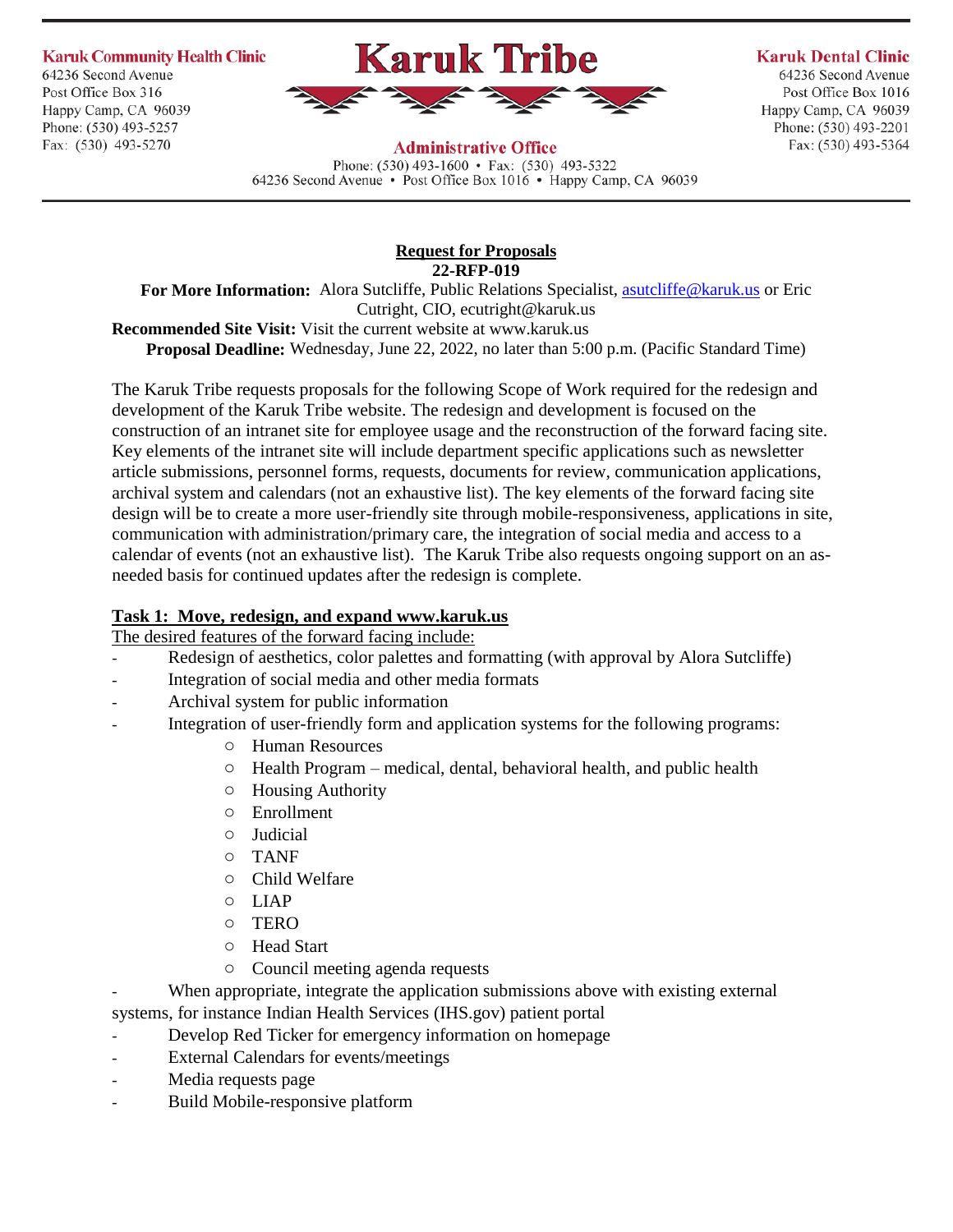Integration with existing live streaming service for broadcasting public council meetings

Establish secure communication methods for the public to contact specific tribal employees or departments using the site

- Conversion of all of the existing pages on the website [www.karuk.us](http://www.karuk.us/) into the new forward facing site

Move and/or build the forward facing site to an external web host

- Allow for multiple government employees to update specific web pages with explicit permissions on a per page basis

Provide training to the IT team and communications team on common usage, adjustments, and maintenance of the forward facing website.

The Karuk Tribe will provide all domain registration and DNS services for the forward facing website, and will pay for all hosting, software, and hardware costs. The Karuk Tribe requests a recommendation for a hosting company, and reserves the final decision regarding the host after reviewing the recommendation.

# **Task 2: Establish, design, and enable an intranet site for Karuk government employees**

The desired features of the intranet site include:

- Integration with the Active Directory database for the following features:
	- o User Directory where users may update their contact information
	- o Calendars for vehicle and room reservations
	- o Calendars for department and committee meetings
- Links to existing internal web portals such as the IT Ticket portal or the health training portal
- Document repositories including:
	- o Health polices
	- o Tribal policies
	- o Judicial codes
	- o Employee forms
	- o Maps, construction documents, and environmental assessments
	- Integration of user-friendly form and application systems including:
		- o Human Resources forms
		- o Time cards and payroll forms
		- o Purchase orders
		- o Contracts for legal review
		- o New employee orientation and training

- Provide training to the IT team and communications team on common usage, adjustments and maintenance of the intranet site.

The Karuk Tribe will provide all hosting, DNS, and domain registration services for the internal site. Access to the site and server support will be provided by the Karuk Tribe IT department.

## **Task 3: Assist the Karuk Tribe with additional updates to both the intranet and forward facing sites on an as needed basis**

For ongoing support, the Karuk Tribe requests the following:

- An hourly rate for additional changes to the website, including some routine updates

Page 2 of 4 Karuk Tribe – Request for Proposals – 22-RFP-019 Updated October 25, 2012 This amended version supersedes all previous versions.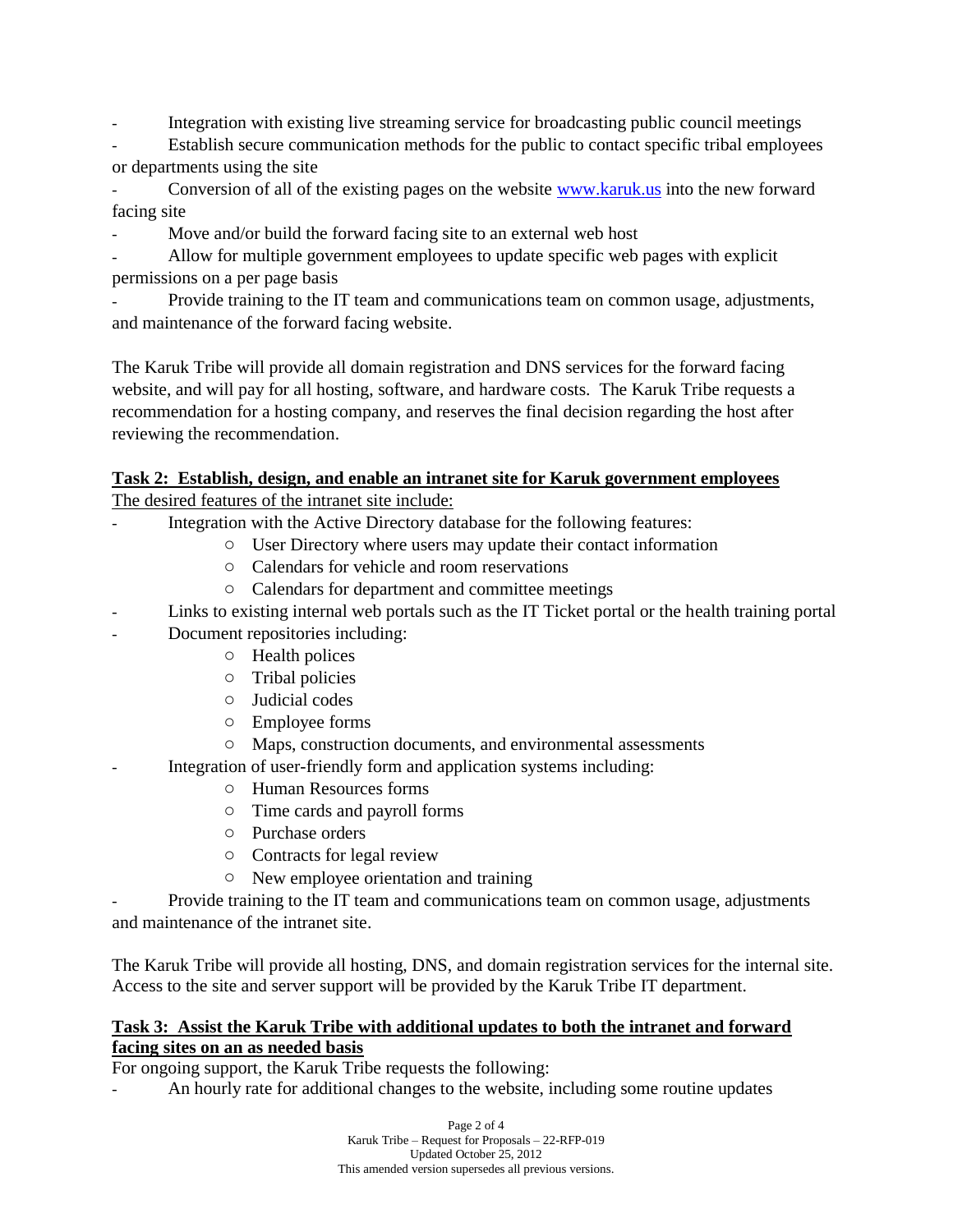- Technical support for 2 years covering both the intranet and forward facing sites
- An option to renew support annually, or to pre-purchase additional years of support
- A service level agreement (SLA) for technical support with two levels: urgent, and routine
	- o Urgent is defined as the website is offline or unusable
	- o Routine covers all other requests
	- Urgent request SLA must be 1 business day response
	- Routine request SLA may be longer, such as 3 days or 5 days response.

### **Responses to this Request for Proposals should include the following:**

1) A statement of qualifications, including relevant project history.

2) A proposed approach and rationale for completion of the contract tasks described above, including descriptions of similar work previously completed and the results/benefits achieved.

3) A lump sum price, with attached price page for initial redesign and development. A proposed cost for retainment by the Karuk Tribe to maintain a relationship of at least two years for future website needs.

4) Names and telephone numbers of three client references.

### **Responses must be hand, mail, or email delivered by May 1st, 2019 no later than 5:00 p.m. (Pacific Standard Time) to:**

Emma Lee Perez, Contract Compliance Specialist Karuk Tribe – Administration Office 64236 Second Avenue P.O. Box 1016 Happy Camp, CA 96039 Faxes will NOT be accepted Emails will be accepted at: emmaleeperez@karuk.us

**Indian Preference will apply in the selection process in accordance with the Tribal Employment Rights Ordinance (TERO) and/or Indian Preference Act of 1934 (Title 25, USC, Section 47), based on funding source requirements.**

**All contracts that exceed \$2,500.00 shall be subject to a two percent (2%) Tribal Employment Rights Fee in accordance with the TERO Ordinance.**

**If applicable, construction contracts in excess of \$2,000, when required by Federal grant program legislation, are subject to compliance with the Davis-Bacon Act (40 USC 276a to a-7) as supplemented by Department of Labor regulations (29 CFR part 5).**